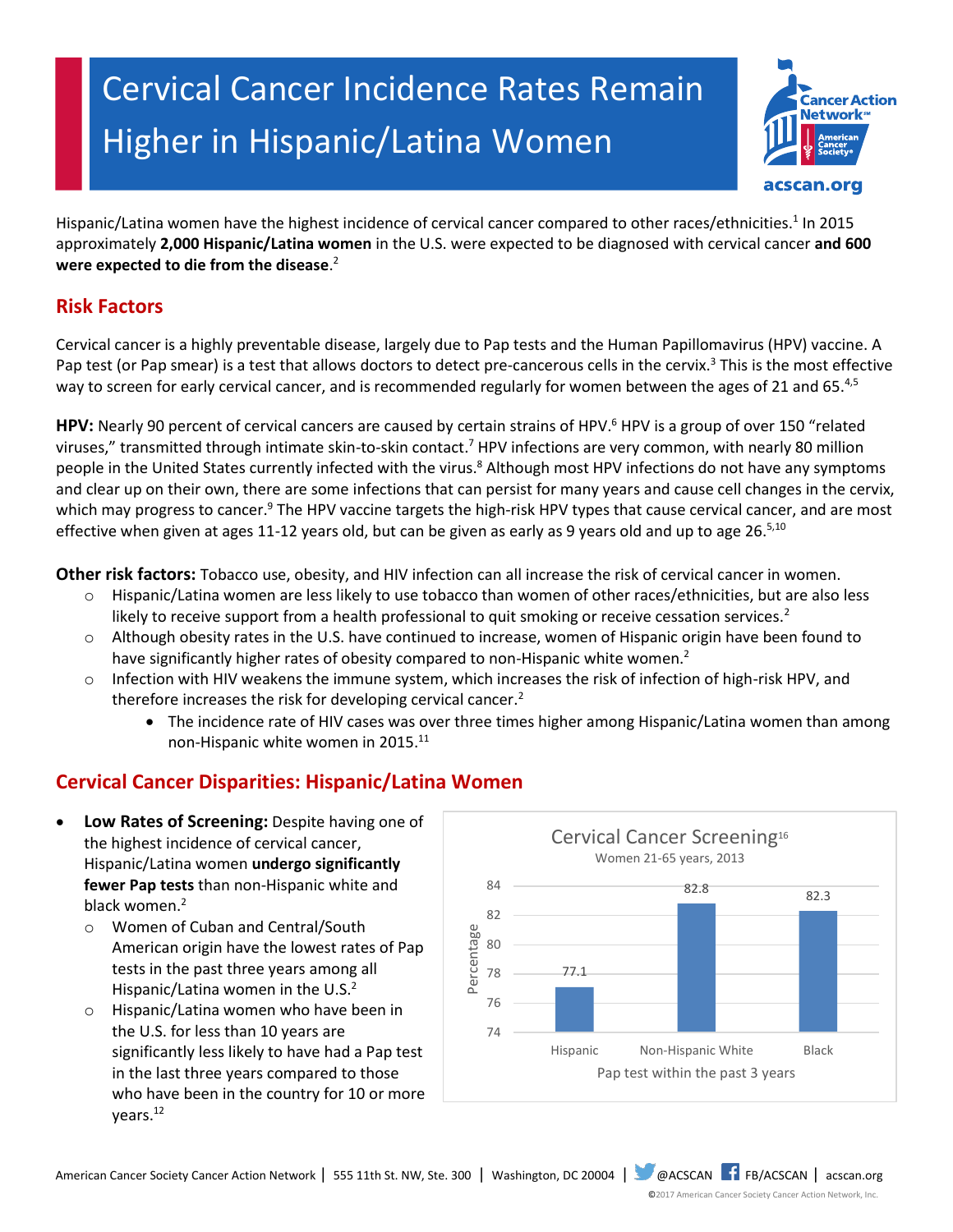- o Hispanic/Latina **women with public insurance or uninsured are significantly less likely to have had a Pap test**. 12
- o Hispanic women are less likely than women of other races/ethnicities to return for recommended follow-up after an abnormal Pap test. 2
- **Low Rates of HPV vaccination:** As with girls of all races/ethnicities in the U.S., uptake of the HPV vaccine has been relatively low compared to rates of other vaccines.

## o Recent data demonstrate that Hispanic/Latina girls have one of the highest rates of vaccination uptake than girls of other races/ethnicities (with Asian race/ethnicity superseding them).<sup>13</sup> However, overall rates still remain low.

- o A strong provider recommendation is critical to improving HPV vaccination rates. A Hispanic/Latina girl is more likely to complete the vaccination course if her doctor is able to explain to her and/or her parents the importance of the vaccine to prevent cancer. 14
- $\circ$  If girls increased vaccination rates for HPV to the level of other standard vaccines (like the tetanus, diphtheria, and pertussis (Tdap) vaccine), there would be almost no racial/ethnic disparity in the lifetime risk of developing or dying from cervical cancer caused by high-risk HPV.<sup>14</sup>

## **Reducing the Divide**

The American Cancer Society Cancer Action Network (ACS CAN) has made significant progress in improving access to cervical cancer screening, HPV vaccination, and treatment for all Americans at both the federal and state levels. However, the disparity between Hispanic/Latina women and women of other races/ethnicities persists. ACS CAN supports a number of cancer control and prevention programs and policies aimed at decreasing disparities in cervical cancer mortality in Hispanic/Latina women.

*Increase access to the entire continuum of care:* Increasing screening and HPV vaccination rates, providing timely access to diagnostic testing, and improving access to comprehensive, quality healthcare coverage and cancer treatment care are all important in decreasing cervical cancer mortality in Hispanic/Latina women. ACS CAN has been a vocal supporter of health reforms that reduce discriminatory practices against cancer patients and survivors and provides millions of Americans access to quality, comprehensive health care coverage, including no-cost cervical cancer screenings and HPV vaccination.

#### *Support for the National Breast and Cervical Cancer Early Detection Program*

#### ACS CAN Advocacy Campaigns:

- **Support health reforms that increase comprehensive health care coverage, including expanding Medicaid eligibility**
- **Support increased funding for the National Breast and Cervical Cancer Early Detection Program (NBCCEDP)**
- **Maintain and increase funding for cancer research, and help establish the National Institute on Minority Health and Health Disparities**

*(NBCCEDP)*: The Center for Disease Control and Prevention's (CDC) NBCCEDP provides uninsured and underinsured women access to no-cost screening, diagnostic, navigation, and education and outreach services, as well as a pathway to cancer treatment care. More than 288,000 Hispanic/Latina women have received Pap tests through this program.<sup>15</sup> ACS CAN is a longtime supporter and champion of the NBCCEDP and supports increasing federal and state funding to expand the reach of this lifesaving program.

*Reduce risk factors for cervical cancer:* Hispanic/Latina women are less likely to receive support to quit smoking or receive cessation services<sup>2</sup> and are more likely to be obese than non-Hispanic white women,<sup>2</sup> both of which increase their risk for cervical cancer. ACS CAN advocates at all levels of government for legislation and regulations that help increase physical activity and healthy eating, reduce tobacco use, and reduce exposure to secondhand smoke for all Americans, particularly those disproportionately affected by these risk factors.

#### ©2017 American Cancer Society Cancer Action Network, Inc.

## **Barriers that Hispanic/Latina women face to receiving a Pap test include:<sup>2</sup>**

- Limited access to healthcare
- ❖ Low education levels
- ❖ Embarrassment and pain during the test
- ❖ Providers who cannot communicate in Spanish